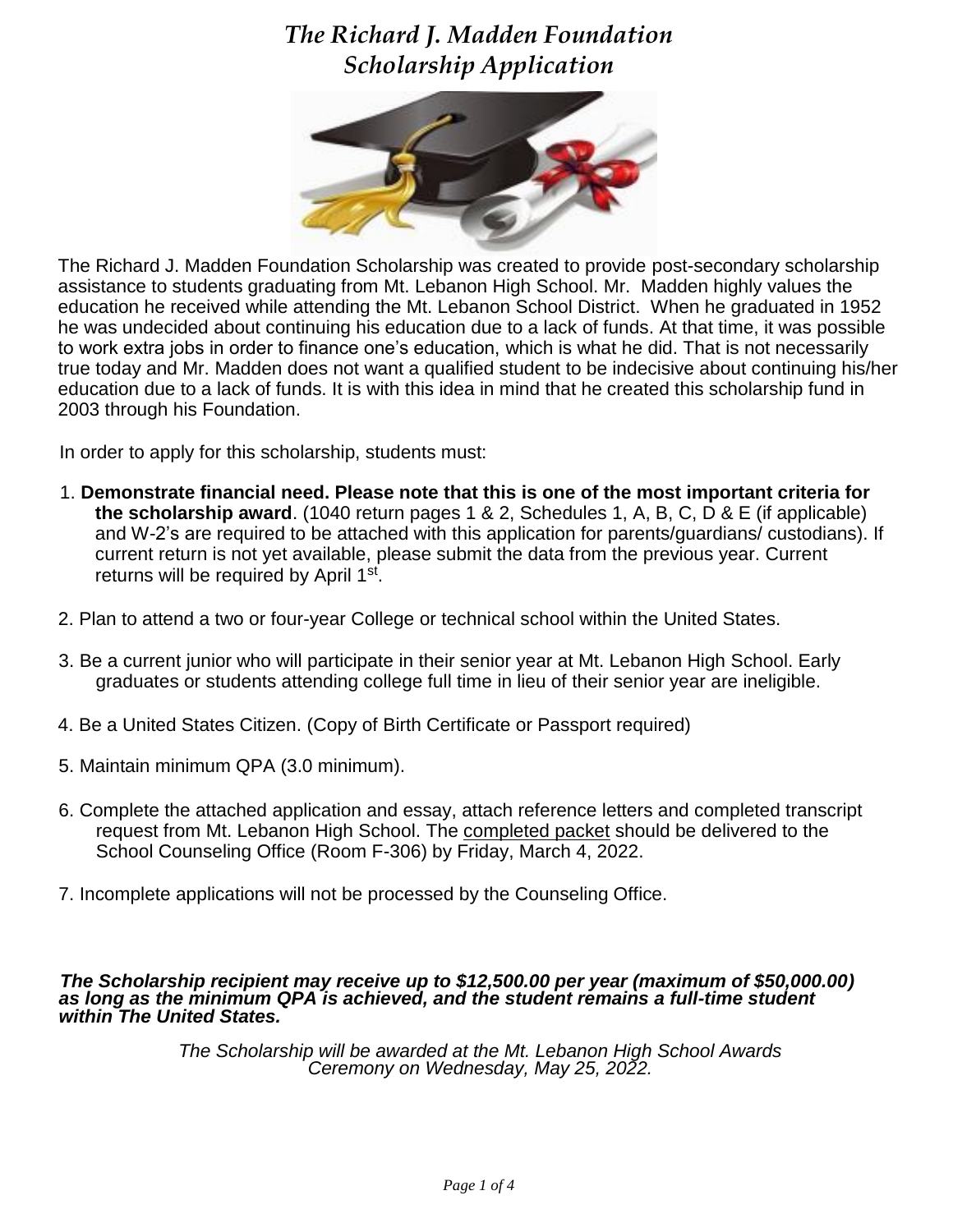## *The Richard J. Madden Foundation - Scholarship Application*

|                                                | $\int$ city, state,      |
|------------------------------------------------|--------------------------|
|                                                | <b>Telephone Number:</b> |
| <b>Social Security Number</b> (last 4 digits): | DOB: ________________    |
| Anticipated Year of Graduation: ________       |                          |
|                                                |                          |

#### *Financial Information:*

Please include ALL Family "Taxable Income" (Form 1040). Family income includes (but is not limited to) both parents (not just the custodial parent) as well as any household income where the student maintains his/her residence. (Supporting documentation from a non-resident parent may be submitted separately if confidentiality is a concern. ALL documentation must be received by the applicable date.

| \$25,000/year and under  | \$75,00 - \$100,000/year   |  |
|--------------------------|----------------------------|--|
| \$25,000 - \$50,000/year | \$100,000 - \$150,000/year |  |
| \$50,000 - \$75,000/year | \$150,000/year & above     |  |

(If applicant receives award, additional financial verification may be required.)

Is the applicant the beneficiary in any percentage of any trust funds? If YES, are the funds available for education and if so, what is the available amount?

Is the applicant a recipient of monthly/annual social security benefits? If YES, please state the annual Amount:

#### *Parent/Guardian Information:*

| Name: | Occupation: | Employer: |
|-------|-------------|-----------|
|       |             |           |

Name: \_\_\_\_\_\_\_\_\_\_\_\_\_\_\_\_\_\_\_\_\_\_ Occupation: \_\_\_\_\_\_\_\_\_\_\_\_\_ Employer: \_\_\_\_\_\_\_\_\_\_\_\_\_\_\_

#### *Non-Custodial Parent:*

Name: \_\_\_\_\_\_\_\_\_\_\_\_\_\_\_\_\_\_\_\_\_\_ Occupation: \_\_\_\_\_\_\_\_\_\_\_\_\_\_ Employer: \_\_\_\_\_\_\_\_\_\_\_\_\_\_

| Do you (your family) receive financial support from a non-custodial parent? |  |
|-----------------------------------------------------------------------------|--|
| if applicable, please state total annual amount.                            |  |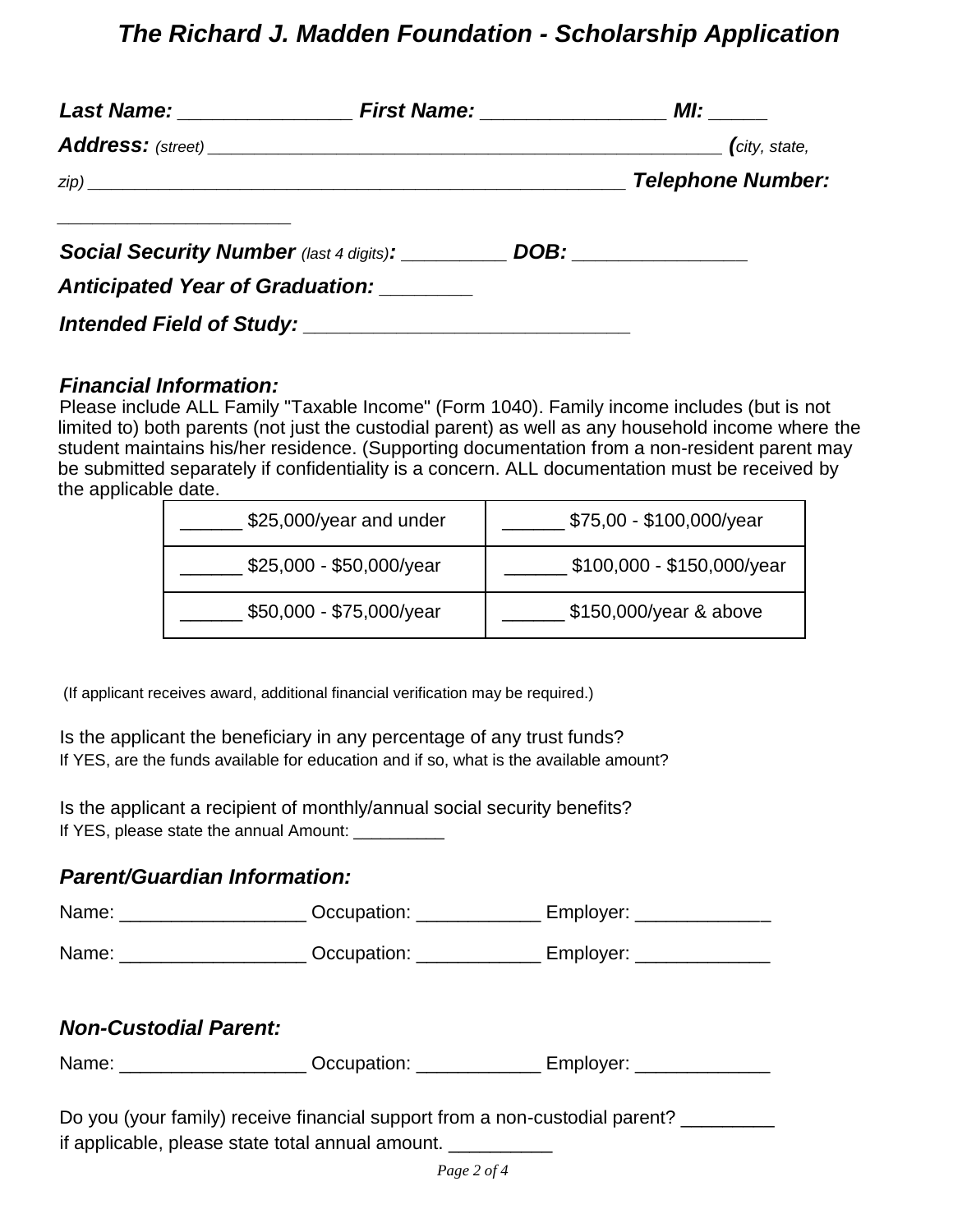#### *References:*

Please attach two letters (of 300 words or less) of recommendations. At least one of the letters must be from a current or past employer, a civic or community leader who has firsthand knowledge of your community/public service or a religious leader who has known you for several years or another appropriate individual. A maximum of one letter may be from a teacher or other school personnel. Please include the name and telephone number of the two references:

| Name: | Telephone Number:   |
|-------|---------------------|
| Name: | Telephone Number: _ |

#### *Work Experience:*

Summarize work experience that you have had: (7 line max)

#### *Community Service:*

List any community service you have performed, such as being involved in youth group functions or volunteer work. Include singular events that support non-profit causes such as supporting March of Dimes, Toys for Tots, the environment, etc. (7 line max)

#### *Extracurricular Activities:*

List any extracurricular activities, such as athletic, music, theater, and/or art, in which you participate or have participated over the past three years, noting any special awards you may have received. (7 line max)